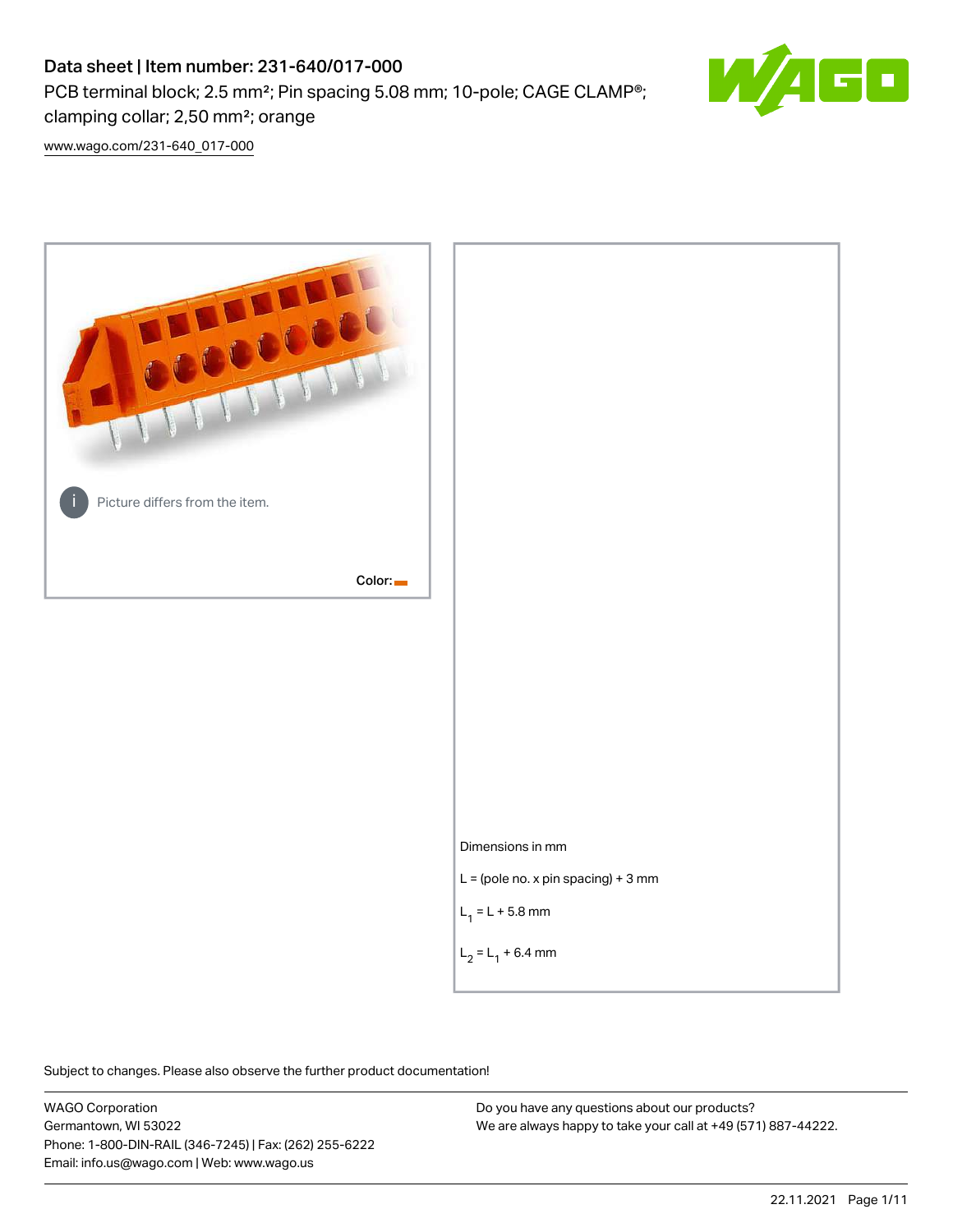

## Item description

- Feedthrough PCB terminal strips with screwdriver-actuated CAGE CLAMP $^\circ$  $\blacksquare$
- $\blacksquare$ With flanges for PCB or front-panel mounting – either flush with enclosure or protruding

# Data

| Variants:<br>Other pole numbers<br>Other colors<br>Direct marking<br>Versions without mounting flanges<br>Other versions (or variants) can be requested from WAGO Sales or<br>configured at https://configurator.wago.com/ |  |
|----------------------------------------------------------------------------------------------------------------------------------------------------------------------------------------------------------------------------|--|
|----------------------------------------------------------------------------------------------------------------------------------------------------------------------------------------------------------------------------|--|

# Electrical data

#### IEC Approvals

| Ratings per                 | IEC/EN 60664-1                                                        |
|-----------------------------|-----------------------------------------------------------------------|
| Rated voltage (III / 3)     | 320 V                                                                 |
| Rated surge voltage (III/3) | 4 <sub>k</sub> V                                                      |
| Rated voltage (III/2)       | 320 V                                                                 |
| Rated surge voltage (III/2) | 4 <sub>k</sub> V                                                      |
| Nominal voltage (II/2)      | 630 V                                                                 |
| Rated surge voltage (II/2)  | 4 <sub>k</sub> V                                                      |
| Rated current               | 16A                                                                   |
| Legend (ratings)            | $(III / 2)$ $\triangle$ Overvoltage category III / Pollution degree 2 |

# UL Approvals

| Approvals per                  | UL 1059 |
|--------------------------------|---------|
| Rated voltage UL (Use Group B) | 300 V   |
| Rated current UL (Use Group B) | 15 A    |
| Rated voltage UL (Use Group C) | 150 V   |
| Rated current UL (Use Group C) | 15A     |
| Rated voltage UL (Use Group D) | 300 V   |
| Rated current UL (Use Group D) | 10 A    |

Subject to changes. Please also observe the further product documentation!

| <b>WAGO Corporation</b>                                | Do you have any questions about our products?                 |
|--------------------------------------------------------|---------------------------------------------------------------|
| Germantown, WI 53022                                   | We are always happy to take your call at +49 (571) 887-44222. |
| Phone: 1-800-DIN-RAIL (346-7245)   Fax: (262) 255-6222 |                                                               |
| Email: info.us@wago.com   Web: www.wago.us             |                                                               |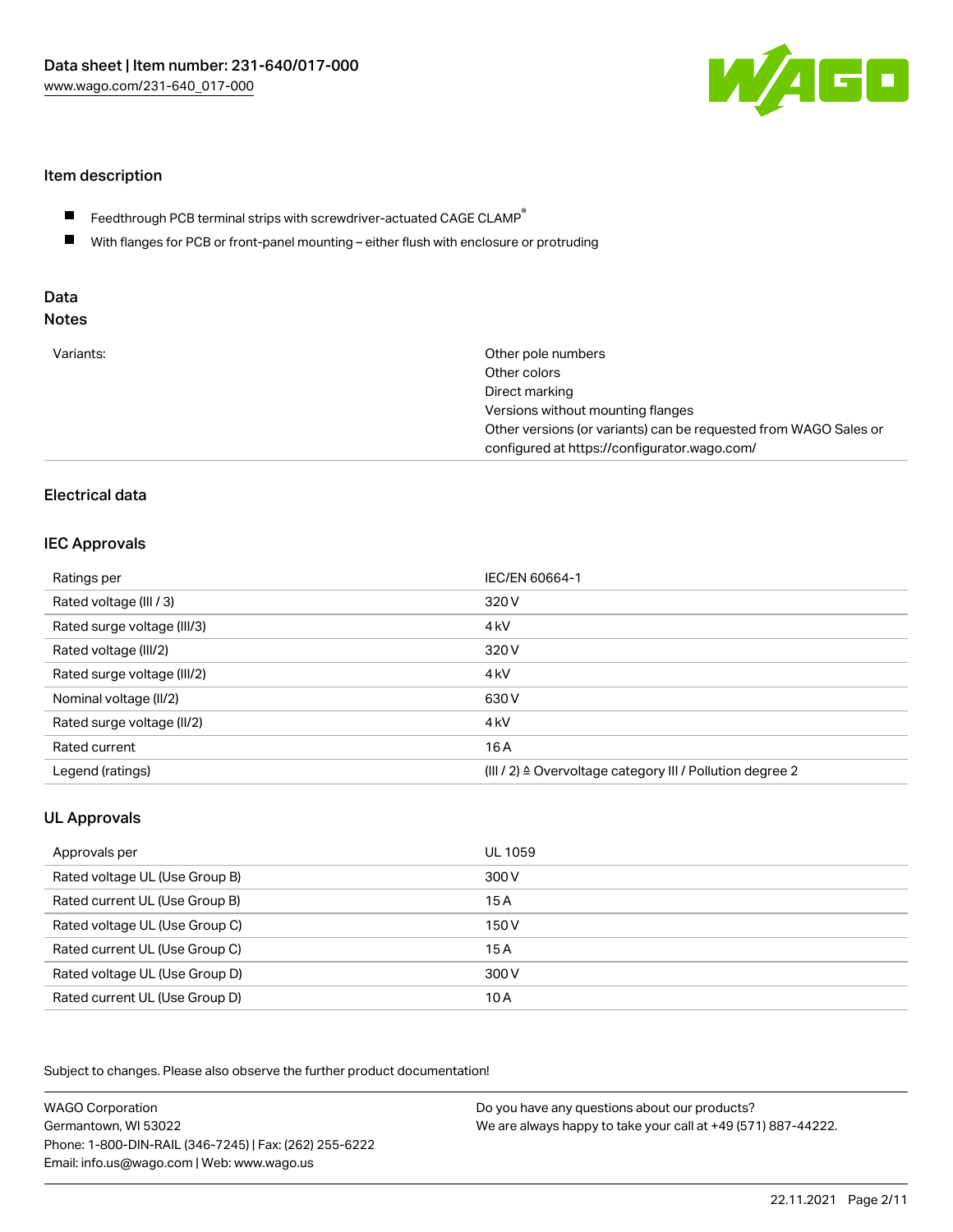

# CSA Approvals

| Approvals per                   | <b>CSA</b> |
|---------------------------------|------------|
| Rated voltage CSA (Use Group B) | 300 V      |
| Rated current CSA (Use Group B) | 15A        |
| Rated voltage CSA (Use Group C) | 150 V      |
| Rated current CSA (Use Group C) | 15 A       |
| Rated voltage CSA (Use Group D) | 300 V      |
| Rated current CSA (Use Group D) | 10 A       |

#### Connection data

| Total number of connection points | 10 |
|-----------------------------------|----|
| Total number of potentials        | 10 |
| Number of connection types        |    |
| Number of levels                  |    |

#### Connection 1

| Connection technology                             | CAGE CLAMP <sup>®</sup>                 |
|---------------------------------------------------|-----------------------------------------|
| Actuation type                                    | Operating tool                          |
| Solid conductor                                   | $0.08$ 2.5 mm <sup>2</sup> / 28  14 AWG |
| Fine-stranded conductor                           | $0.08$ 2.5 mm <sup>2</sup> / 28  14 AWG |
| Fine-stranded conductor; with insulated ferrule   | $0.251.5$ mm <sup>2</sup>               |
| Fine-stranded conductor; with uninsulated ferrule | $0.252.5$ mm <sup>2</sup>               |
| Strip length                                      | $89$ mm $/ 0.310.35$ inch               |
| Conductor connection direction to PCB             | 0°                                      |
| Number of poles                                   | 10                                      |

#### Physical data

| Pin spacing                          | 5.08 mm / 0.2 inch   |
|--------------------------------------|----------------------|
| Width                                | 66 mm / 2.598 inch   |
| Height                               | 19 mm / 0.748 inch   |
| Height from the surface              | 14.3 mm / 0.563 inch |
| Depth                                | 19.1 mm / 0.752 inch |
| Solder pin length                    | 4.7 mm               |
| Solder pin dimensions                | $0.8 \times 1.3$ mm  |
| Drilled hole diameter with tolerance | $1.8$ $(+0.1)$ mm    |

Subject to changes. Please also observe the further product documentation! Mechanical data

| <b>WAGO Corporation</b>                                | Do you have any questions about our products?                 |
|--------------------------------------------------------|---------------------------------------------------------------|
| Germantown, WI 53022                                   | We are always happy to take your call at +49 (571) 887-44222. |
| Phone: 1-800-DIN-RAIL (346-7245)   Fax: (262) 255-6222 |                                                               |
| Email: info.us@wago.com   Web: www.wago.us             |                                                               |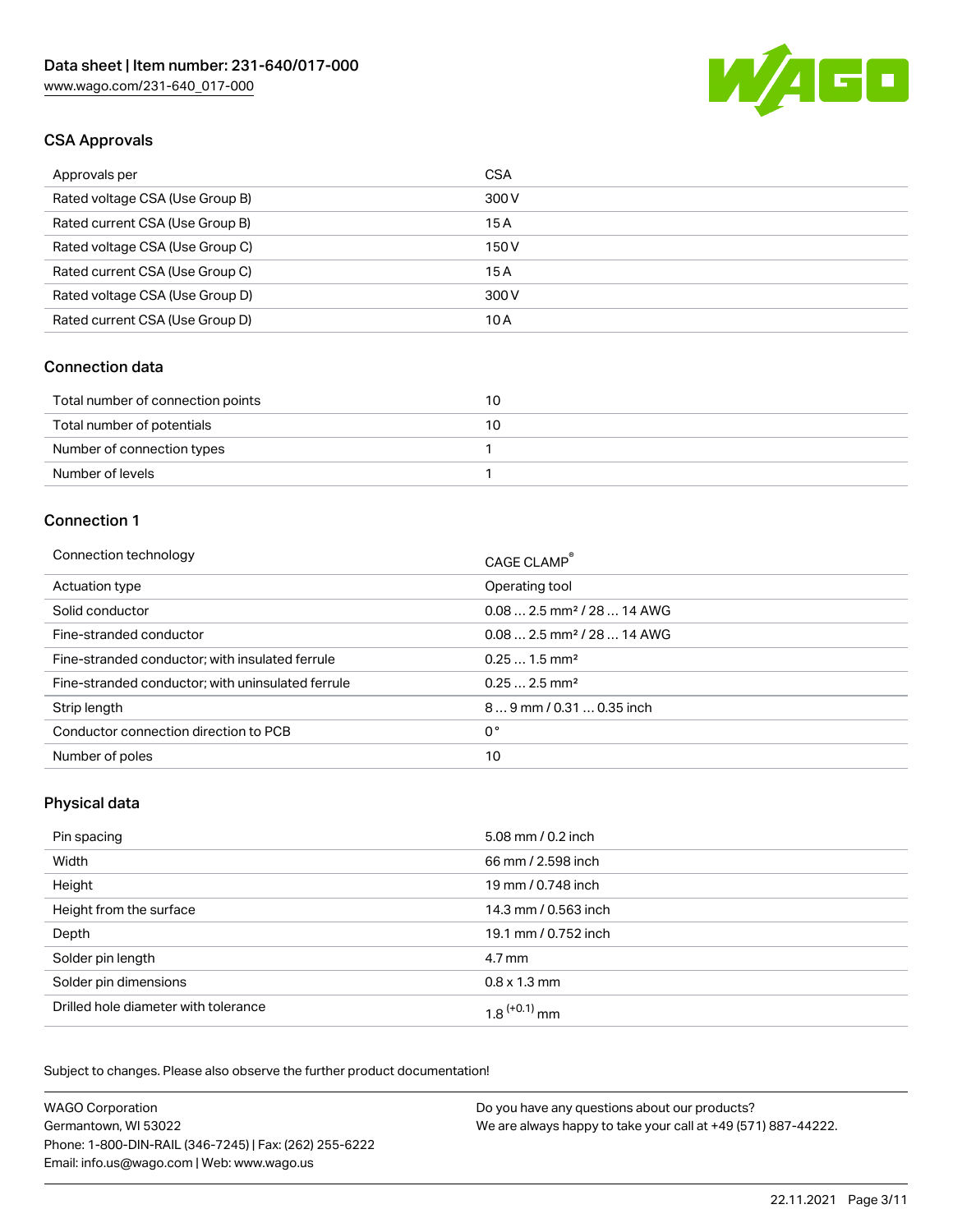

# Mechanical data

| Mounting type | Mounting flange       |
|---------------|-----------------------|
| Mounting type | Feed-through mounting |
|               | Panel mounting        |

## PCB contact

| PCB Contact                         | тнт                                      |
|-------------------------------------|------------------------------------------|
| Solder pin arrangement              | over the entire terminal strip (in-line) |
| Number of solder pins per potential |                                          |

## Material data

| Color                       | orange                                 |
|-----------------------------|----------------------------------------|
| Material group              |                                        |
| Insulation material         | Polyamide (PA66)                       |
| Flammability class per UL94 | V <sub>0</sub>                         |
| Clamping spring material    | Chrome nickel spring steel (CrNi)      |
| Contact material            | Electrolytic copper (E <sub>Cu</sub> ) |
| Contact plating             | tin-plated                             |
| Fire load                   | $0.222$ MJ                             |
| Weight                      | 14.3 <sub>g</sub>                      |

## Environmental requirements

| Limit temperature range<br>. | +105 $^{\circ}$ C<br>-60 |  |
|------------------------------|--------------------------|--|
|------------------------------|--------------------------|--|

#### Commercial data

| Product Group         | 3 (Multi Conn. System) |
|-----------------------|------------------------|
| PU (SPU)              | 25 Stück               |
| Packaging type        | box                    |
| Country of origin     | DE                     |
| <b>GTIN</b>           | 4044918283243          |
| Customs tariff number | 8536904000             |

## Approvals / Certificates

#### Country specific Approvals

|      |          |                                                                            | Certificate |
|------|----------|----------------------------------------------------------------------------|-------------|
| Logo | Approval | Additional Approval Text                                                   | name        |
|      |          | Subject to changes. Please also observe the further product documentation! |             |

| WAGO Corporation                                       | Do you have any questions about our products?                 |
|--------------------------------------------------------|---------------------------------------------------------------|
| Germantown. WI 53022                                   | We are always happy to take your call at +49 (571) 887-44222. |
| Phone: 1-800-DIN-RAIL (346-7245)   Fax: (262) 255-6222 |                                                               |
| Email: info.us@wago.com   Web: www.wago.us             |                                                               |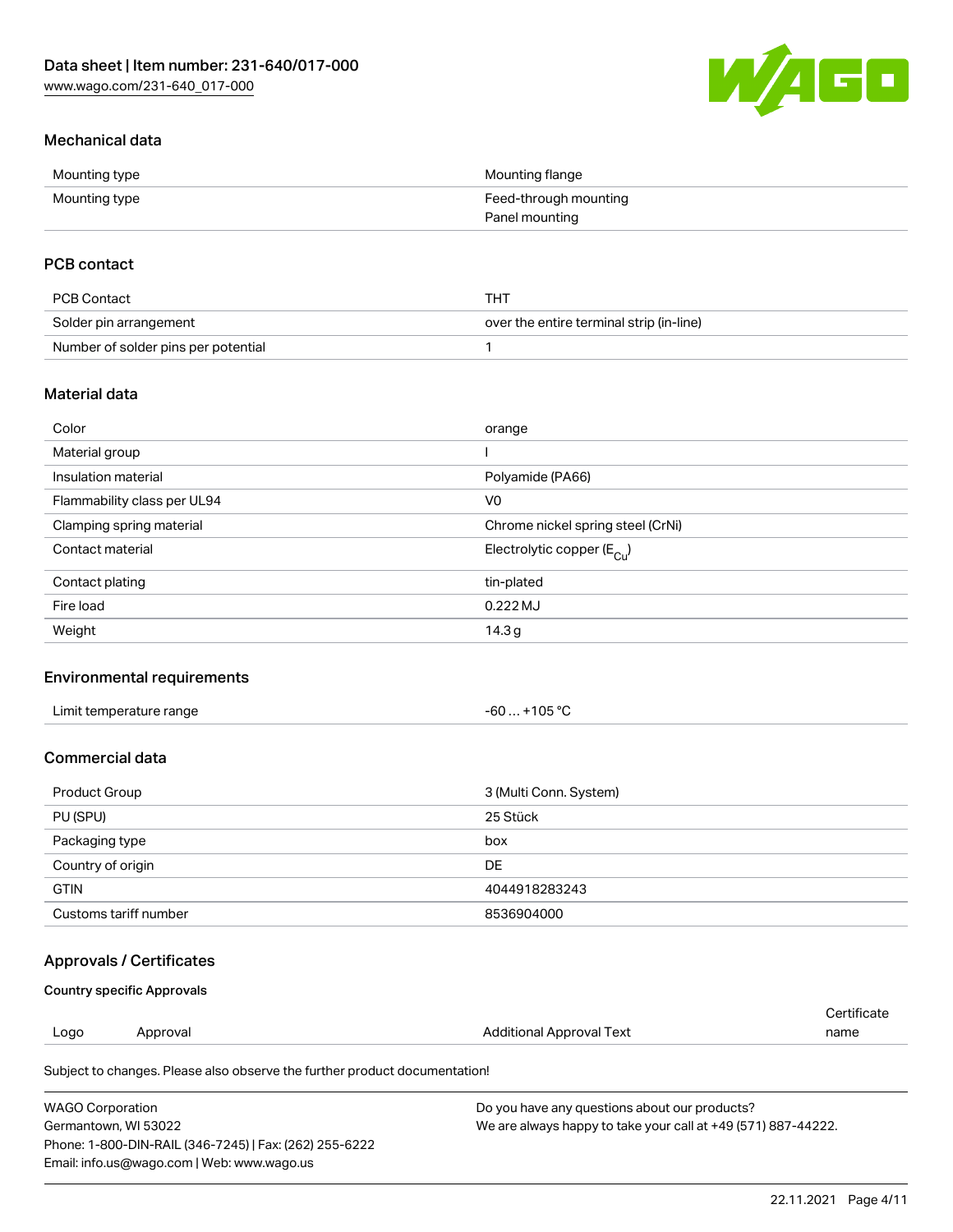[www.wago.com/231-640\\_017-000](http://www.wago.com/231-640_017-000)



| <b>CB</b><br><b>DEKRA Certification B.V.</b>        | IEC 61984         | NL-39756   |
|-----------------------------------------------------|-------------------|------------|
| <b>CSA</b><br><b>DEKRA Certification B.V.</b>       | C <sub>22.2</sub> | 1466354    |
| <b>KEMA/KEUR</b><br><b>DEKRA Certification B.V.</b> | EN 61984          | 2190761.01 |

#### Ship Approvals

| Logo          | Approval                                                | <b>Additional Approval Text</b> | Certificate<br>name               |
|---------------|---------------------------------------------------------|---------------------------------|-----------------------------------|
| ABS           | <b>ABS</b><br>American Bureau of Shipping               |                                 | $19-$<br>HG1869876-<br><b>PDA</b> |
| <b>BUREAU</b> | BV<br>Bureau Veritas S.A.                               | <b>IEC 60998</b>                | 11915/D0<br><b>BV</b>             |
|               | <b>DNV GL</b><br>Det Norske Veritas, Germanischer Lloyd | -                               | TAE000016Z                        |

#### UL-Approvals

| Logo                  | Approval                                    | <b>Additional Approval Text</b> | Certificate<br>name |
|-----------------------|---------------------------------------------|---------------------------------|---------------------|
| $\boldsymbol{\theta}$ | UL<br>UL International Germany GmbH         | <b>UL 1977</b>                  | E45171              |
| J                     | <b>UR</b><br>Underwriters Laboratories Inc. | <b>UL 1059</b>                  | E45172              |

#### Optional accessories

| Ferrule |                                                                                                                        |                      |
|---------|------------------------------------------------------------------------------------------------------------------------|----------------------|
|         | ltem no.: 216-101<br>Ferrule; Sleeve for 0.5 mm <sup>2</sup> / AWG 22; uninsulated; electro-tin plated; silver-colored | www.wago.com/216-101 |

Subject to changes. Please also observe the further product documentation!

WAGO Corporation Germantown, WI 53022 Phone: 1-800-DIN-RAIL (346-7245) | Fax: (262) 255-6222 Email: info.us@wago.com | Web: www.wago.us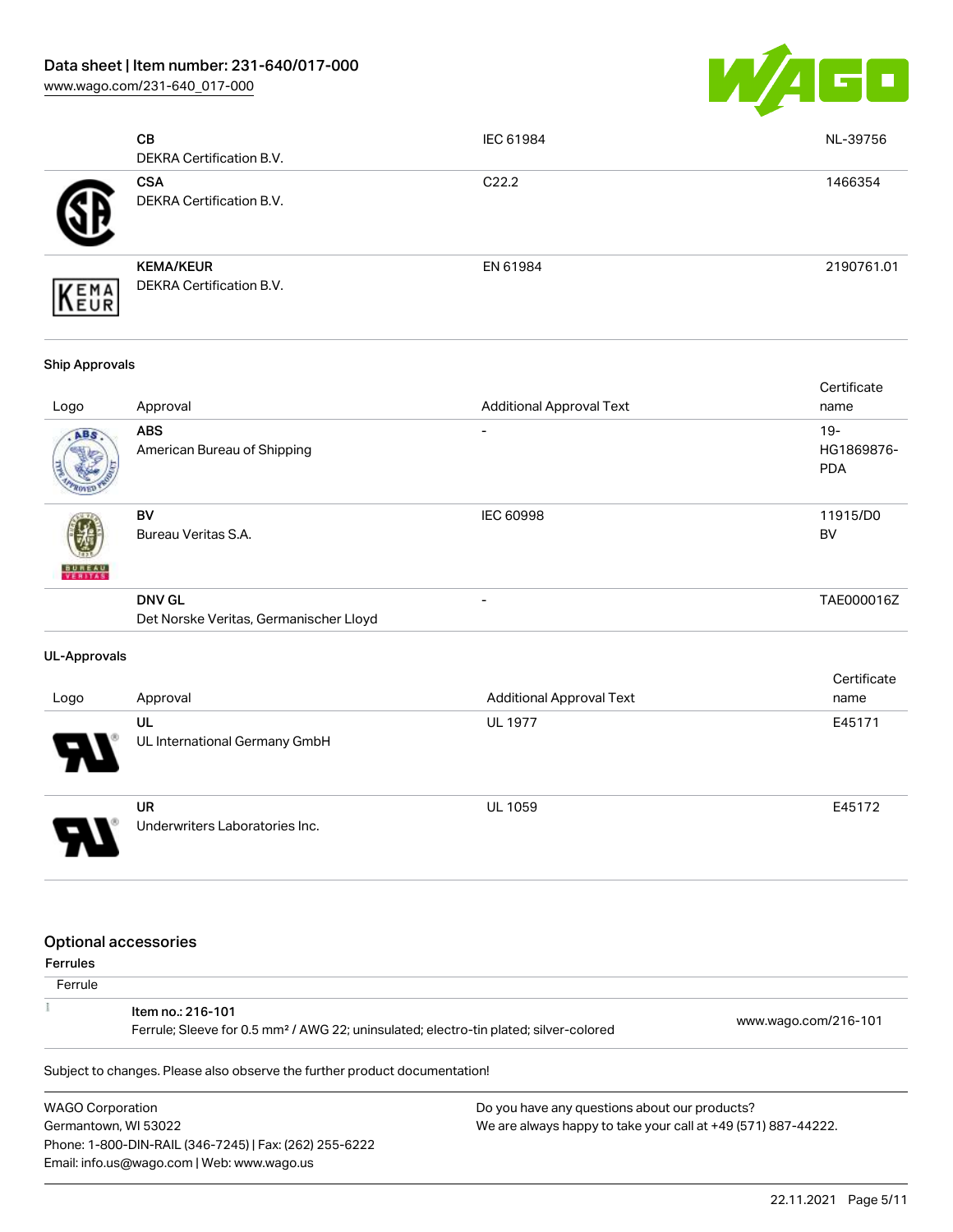# Data sheet | Item number: 231-640/017-000

Phone: 1-800-DIN-RAIL (346-7245) | Fax: (262) 255-6222

Email: info.us@wago.com | Web: www.wago.us

[www.wago.com/231-640\\_017-000](http://www.wago.com/231-640_017-000)



|   | Item no.: 216-104<br>Ferrule; Sleeve for 1.5 mm <sup>2</sup> / AWG 16; uninsulated; electro-tin plated; silver-colored                                                             |                                                                                                                | www.wago.com/216-104 |
|---|------------------------------------------------------------------------------------------------------------------------------------------------------------------------------------|----------------------------------------------------------------------------------------------------------------|----------------------|
| ı | Item no.: 216-106<br>Ferrule; Sleeve for 2.5 mm <sup>2</sup> / AWG 14; uninsulated; electro-tin plated; silver-colored                                                             |                                                                                                                | www.wago.com/216-106 |
|   | Item no.: 216-102<br>Ferrule; Sleeve for 0.75 mm <sup>2</sup> / AWG 20; uninsulated; electro-tin plated; silver-colored                                                            |                                                                                                                | www.wago.com/216-102 |
|   | Item no.: 216-103<br>Ferrule; Sleeve for 1 mm <sup>2</sup> / AWG 18; uninsulated; electro-tin plated                                                                               |                                                                                                                | www.wago.com/216-103 |
|   | Item no.: 216-123<br>Ferrule; Sleeve for 1 mm <sup>2</sup> / AWG 18; uninsulated; electro-tin plated; silver-colored                                                               |                                                                                                                | www.wago.com/216-123 |
|   | Item no.: 216-122<br>Ferrule; Sleeve for 0.75 mm <sup>2</sup> / AWG 20; uninsulated; electro-tin plated; silver-colored                                                            |                                                                                                                | www.wago.com/216-122 |
|   | Item no.: 216-124<br>Ferrule; Sleeve for 1.5 mm <sup>2</sup> / AWG 16; uninsulated; electro-tin plated                                                                             |                                                                                                                | www.wago.com/216-124 |
|   | Item no.: 216-142<br>Ferrule; Sleeve for 0.75 mm <sup>2</sup> / 18 AWG; uninsulated; electro-tin plated; electrolytic copper; gastight<br>crimped; acc. to DIN 46228, Part 1/08.92 |                                                                                                                | www.wago.com/216-142 |
|   | Item no.: 216-132<br>Ferrule; Sleeve for 0.34 mm <sup>2</sup> / AWG 24; uninsulated; electro-tin plated                                                                            |                                                                                                                | www.wago.com/216-132 |
|   | Item no.: 216-121<br>Ferrule; Sleeve for 0.5 mm <sup>2</sup> / AWG 22; uninsulated; electro-tin plated; silver-colored                                                             |                                                                                                                | www.wago.com/216-121 |
|   | Item no.: 216-143<br>Ferrule; Sleeve for 1 mm <sup>2</sup> / AWG 18; uninsulated; electro-tin plated; electrolytic copper; gastight<br>crimped; acc. to DIN 46228, Part 1/08.92    |                                                                                                                | www.wago.com/216-143 |
|   | Item no.: 216-131<br>Ferrule; Sleeve for 0.25 mm <sup>2</sup> / AWG 24; uninsulated; electro-tin plated; silver-colored                                                            |                                                                                                                | www.wago.com/216-131 |
|   | Item no.: 216-141<br>Ferrule; Sleeve for 0.5 mm <sup>2</sup> / 20 AWG; uninsulated; electro-tin plated; electrolytic copper; gastight<br>crimped; acc. to DIN 46228, Part 1/08.92  |                                                                                                                | www.wago.com/216-141 |
|   | Item no.: 216-152<br>Ferrule; Sleeve for 0.34 mm <sup>2</sup> / AWG 24; uninsulated; electro-tin plated                                                                            |                                                                                                                | www.wago.com/216-152 |
|   | Item no.: 216-203<br>Ferrule; Sleeve for 1 mm <sup>2</sup> / AWG 18; insulated; electro-tin plated; red                                                                            |                                                                                                                | www.wago.com/216-203 |
|   | Item no.: 216-202<br>Ferrule; Sleeve for 0.75 mm <sup>2</sup> / 18 AWG; insulated; electro-tin plated; gray                                                                        |                                                                                                                | www.wago.com/216-202 |
|   | Item no.: 216-151<br>Ferrule; Sleeve for 0.25 mm <sup>2</sup> / AWG 24; uninsulated; electro-tin plated                                                                            |                                                                                                                | www.wago.com/216-151 |
| 1 | Item no.: 216-204<br>Ferrule; Sleeve for 1.5 mm <sup>2</sup> / AWG 16; insulated; electro-tin plated; black                                                                        |                                                                                                                | www.wago.com/216-204 |
|   | Subject to changes. Please also observe the further product documentation!                                                                                                         |                                                                                                                |                      |
|   | <b>WAGO Corporation</b><br>Germantown, WI 53022                                                                                                                                    | Do you have any questions about our products?<br>We are always happy to take your call at +49 (571) 887-44222. |                      |

22.11.2021 Page 6/11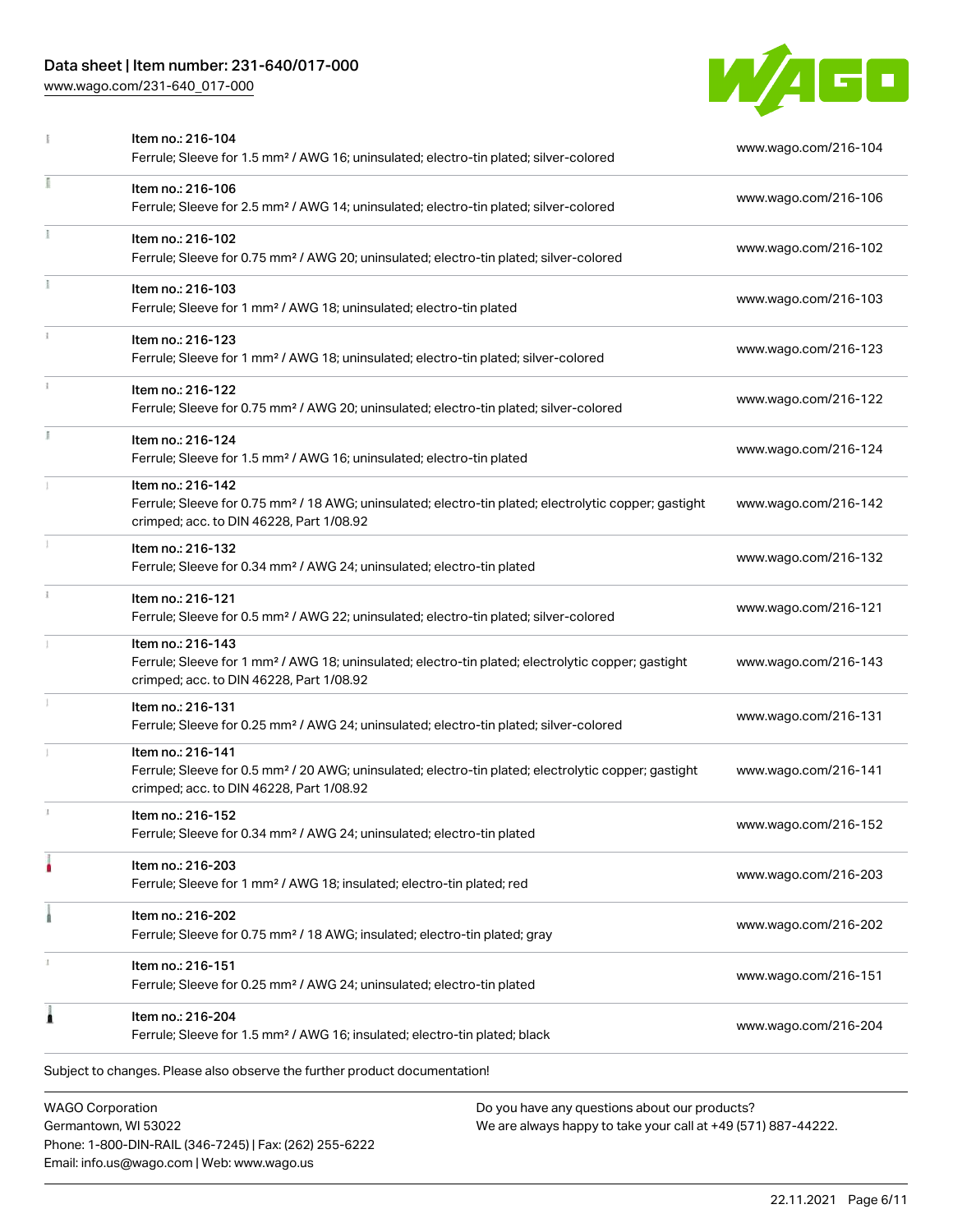# Data sheet | Item number: 231-640/017-000

[www.wago.com/231-640\\_017-000](http://www.wago.com/231-640_017-000)



|                         | Item no.: 216-144<br>Ferrule; Sleeve for 1.5 mm <sup>2</sup> / AWG 16; uninsulated; electro-tin plated; electrolytic copper; gastight<br>crimped; acc. to DIN 46228, Part 1/08.92; silver-colored       | www.wago.com/216-144 |
|-------------------------|---------------------------------------------------------------------------------------------------------------------------------------------------------------------------------------------------------|----------------------|
|                         | Item no.: 216-201<br>Ferrule; Sleeve for 0.5 mm <sup>2</sup> / 20 AWG; insulated; electro-tin plated; white                                                                                             | www.wago.com/216-201 |
|                         | Item no.: 216-223<br>Ferrule; Sleeve for 1 mm <sup>2</sup> / AWG 18; insulated; electro-tin plated; red                                                                                                 | www.wago.com/216-223 |
|                         | Item no.: 216-241<br>Ferrule; Sleeve for 0.5 mm <sup>2</sup> / 20 AWG; insulated; electro-tin plated; electrolytic copper; gastight<br>crimped; acc. to DIN 46228, Part 4/09.90; white                  | www.wago.com/216-241 |
|                         | Item no.: 216-242<br>Ferrule; Sleeve for 0.75 mm <sup>2</sup> / 18 AWG; insulated; electro-tin plated; electrolytic copper; gastight<br>crimped; acc. to DIN 46228, Part 4/09.90; gray                  | www.wago.com/216-242 |
|                         | Item no.: 216-222<br>Ferrule; Sleeve for 0.75 mm <sup>2</sup> / 18 AWG; insulated; electro-tin plated; gray                                                                                             | www.wago.com/216-222 |
|                         | Item no.: 216-221<br>Ferrule; Sleeve for 0.5 mm <sup>2</sup> / 20 AWG; insulated; electro-tin plated; white                                                                                             | www.wago.com/216-221 |
| ٨                       | Item no.: 216-224<br>Ferrule; Sleeve for 1.5 mm <sup>2</sup> / AWG 16; insulated; electro-tin plated; black                                                                                             | www.wago.com/216-224 |
|                         | Item no.: 216-243<br>Ferrule; Sleeve for 1 mm <sup>2</sup> / AWG 18; insulated; electro-tin plated; electrolytic copper; gastight crimped; www.wago.com/216-243<br>acc. to DIN 46228, Part 4/09.90; red |                      |
| 1                       | Item no.: 216-244<br>Ferrule; Sleeve for 1.5 mm <sup>2</sup> / AWG 16; insulated; electro-tin plated; electrolytic copper; gastight<br>crimped; acc. to DIN 46228, Part 4/09.90; black                  | www.wago.com/216-244 |
|                         | Item no.: 216-263<br>Ferrule; Sleeve for 1 mm <sup>2</sup> / AWG 18; insulated; electro-tin plated; electrolytic copper; gastight crimped; www.wago.com/216-263<br>acc. to DIN 46228, Part 4/09.90; red |                      |
| 1                       | Item no.: 216-264<br>Ferrule; Sleeve for 1.5 mm <sup>2</sup> / AWG 16; insulated; electro-tin plated; electrolytic copper; gastight<br>crimped; acc. to DIN 46228, Part 4/09.90; black                  | www.wago.com/216-264 |
| 1                       | Item no.: 216-284<br>Ferrule; Sleeve for 1.5 mm <sup>2</sup> / AWG 16; insulated; electro-tin plated; electrolytic copper; gastight<br>crimped; acc. to DIN 46228, Part 4/09.90; black                  | www.wago.com/216-284 |
|                         | Item no.: 216-262<br>Ferrule; Sleeve for 0.75 mm <sup>2</sup> / 18 AWG; insulated; electro-tin plated; electrolytic copper; gastight<br>crimped; acc. to DIN 46228, Part 4/09.90; gray                  | www.wago.com/216-262 |
|                         | Item no.: 216-301<br>Ferrule; Sleeve for 0.25 mm <sup>2</sup> / AWG 24; insulated; electro-tin plated; yellow                                                                                           | www.wago.com/216-301 |
|                         | Item no.: 216-321<br>Ferrule; Sleeve for 0.25 mm <sup>2</sup> / AWG 24; insulated; electro-tin plated; yellow                                                                                           | www.wago.com/216-321 |
|                         | Item no.: 216-322<br>Ferrule; Sleeve for 0.34 mm <sup>2</sup> / 22 AWG; insulated; electro-tin plated; green                                                                                            | www.wago.com/216-322 |
|                         | Subject to changes. Please also observe the further product documentation!                                                                                                                              |                      |
| <b>WAGO Corporation</b> | Do you have any questions about our products?                                                                                                                                                           |                      |

Germantown, WI 53022 Phone: 1-800-DIN-RAIL (346-7245) | Fax: (262) 255-6222 Email: info.us@wago.com | Web: www.wago.us

have any questions about o<mark>i</mark> We are always happy to take your call at +49 (571) 887-44222.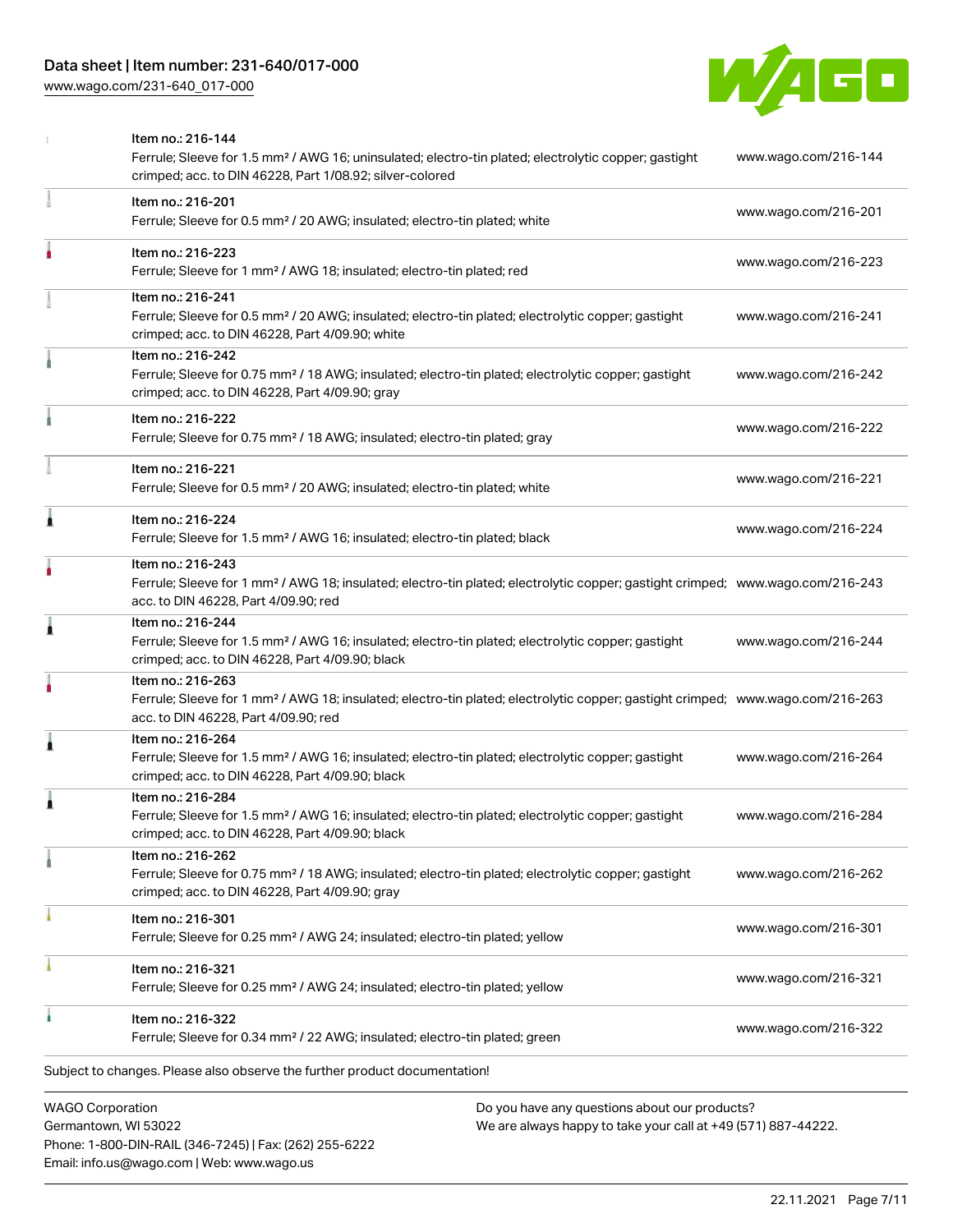[www.wago.com/231-640\\_017-000](http://www.wago.com/231-640_017-000)



|                                      | Item no.: 216-302                                                                                                                                       |                                  |  |
|--------------------------------------|---------------------------------------------------------------------------------------------------------------------------------------------------------|----------------------------------|--|
|                                      | Ferrule; Sleeve for 0.34 mm <sup>2</sup> / 22 AWG; insulated; electro-tin plated; light turquoise                                                       | www.wago.com/216-302             |  |
| Marking accessories                  |                                                                                                                                                         |                                  |  |
| Marking strip                        |                                                                                                                                                         |                                  |  |
|                                      | Item no.: 210-332/508-202                                                                                                                               |                                  |  |
|                                      | Marking strips; as a DIN A4 sheet; MARKED; 1-16 (160x); Height of marker strip: 3 mm; Strip length 182<br>mm; Horizontal marking; Self-adhesive; white  | www.wago.com/210-332<br>/508-202 |  |
|                                      | Item no.: 210-332/508-204                                                                                                                               |                                  |  |
|                                      | Marking strips; as a DIN A4 sheet; MARKED; 17-32 (160x); Height of marker strip: 3 mm; Strip length<br>182 mm; Horizontal marking; Self-adhesive; white | www.wago.com/210-332<br>/508-204 |  |
|                                      | Item no.: 210-332/508-206                                                                                                                               |                                  |  |
|                                      | Marking strips; as a DIN A4 sheet; MARKED; 33-48 (160x); Height of marker strip: 3 mm; Strip length<br>182 mm; Horizontal marking; Self-adhesive; white | www.wago.com/210-332<br>/508-206 |  |
|                                      | Item no.: 210-332/508-205                                                                                                                               |                                  |  |
|                                      | Marking strips; as a DIN A4 sheet; MARKED; 1-32 (80x); Height of marker strip: 3 mm; Strip length 182                                                   | www.wago.com/210-332<br>/508-205 |  |
|                                      | mm; Horizontal marking; Self-adhesive; white                                                                                                            |                                  |  |
| Mounting                             |                                                                                                                                                         |                                  |  |
|                                      | Mounting accessories                                                                                                                                    |                                  |  |
|                                      | Item no.: 209-147                                                                                                                                       | www.wago.com/209-147             |  |
|                                      | Self-tapping screw                                                                                                                                      |                                  |  |
|                                      | Item no.: 231-194                                                                                                                                       |                                  |  |
|                                      | Self-tapping screw; B 2.2x13, fixing hole 1.8 mm Ø                                                                                                      | www.wago.com/231-194             |  |
|                                      | Item no.: 231-195                                                                                                                                       |                                  |  |
|                                      | Screw with nut; M2x12; for fixing element                                                                                                               | www.wago.com/231-195             |  |
| Tools                                |                                                                                                                                                         |                                  |  |
| Operating tool                       |                                                                                                                                                         |                                  |  |
|                                      | Item no.: 210-657                                                                                                                                       | www.wago.com/210-657             |  |
|                                      | Operating tool; Blade: 3.5 x 0.5 mm; with a partially insulated shaft; short; multicoloured                                                             |                                  |  |
|                                      | Item no.: 210-720                                                                                                                                       |                                  |  |
|                                      | Operating tool; Blade: 3.5 x 0.5 mm; with a partially insulated shaft; multicoloured                                                                    | www.wago.com/210-720             |  |
|                                      |                                                                                                                                                         |                                  |  |
| <b>Downloads</b>                     |                                                                                                                                                         |                                  |  |
| Documentation                        |                                                                                                                                                         |                                  |  |
| <b>Additional Information</b>        |                                                                                                                                                         |                                  |  |
| 2019 Apr 3<br>Technical explanations |                                                                                                                                                         | pdf<br>Download                  |  |
|                                      |                                                                                                                                                         | 2.0 MB                           |  |

# CAD files

Subject to changes. Please also observe the further product documentation!

| <b>WAGO Corporation</b>                                | Do you have any questions about our products?                 |
|--------------------------------------------------------|---------------------------------------------------------------|
| Germantown, WI 53022                                   | We are always happy to take your call at +49 (571) 887-44222. |
| Phone: 1-800-DIN-RAIL (346-7245)   Fax: (262) 255-6222 |                                                               |
| Email: info.us@wago.com   Web: www.wago.us             |                                                               |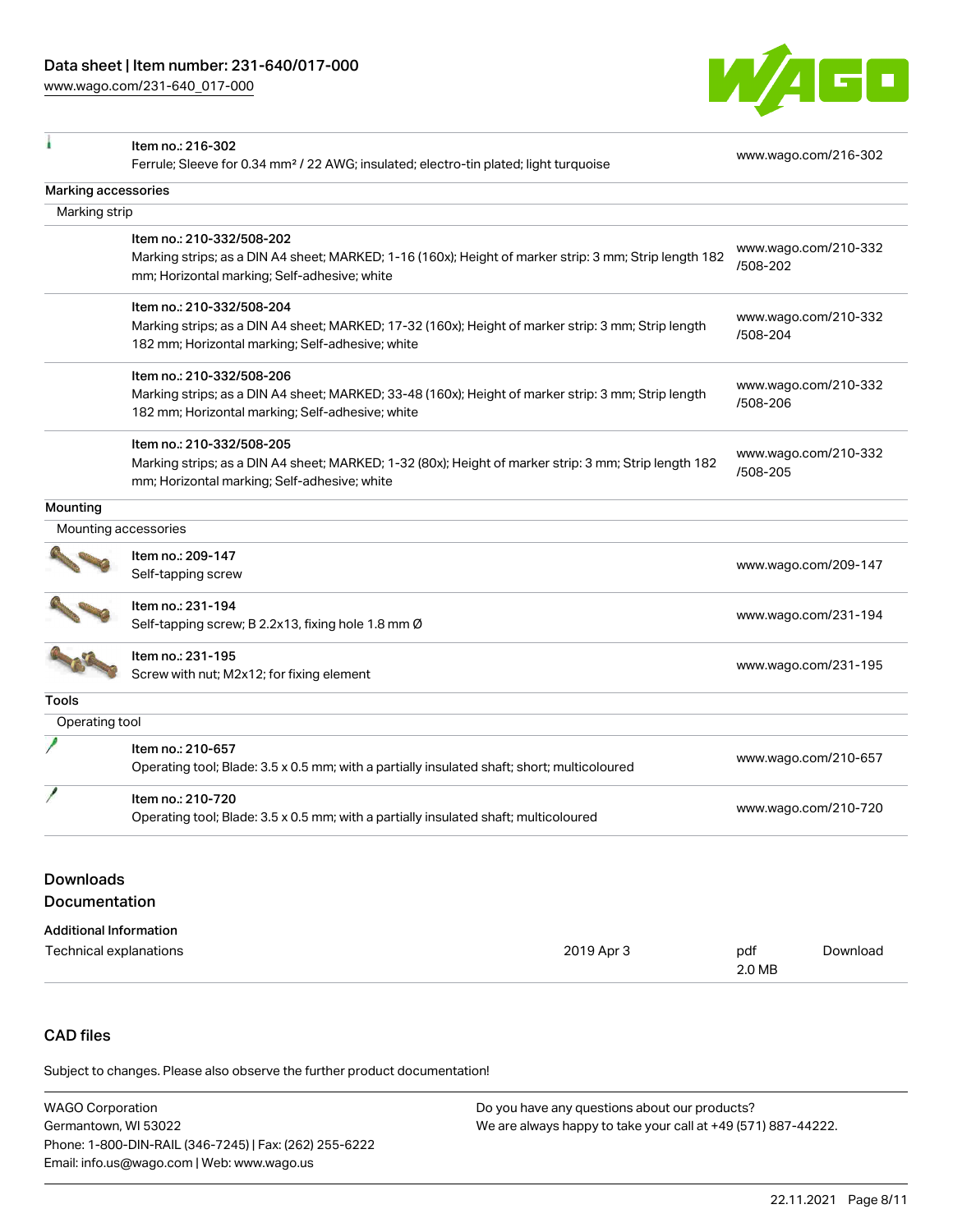

#### CAD data

| 2D/3D Models 231-640/017-000                                                                                                                                           | URL | Download |
|------------------------------------------------------------------------------------------------------------------------------------------------------------------------|-----|----------|
| CAE data                                                                                                                                                               |     |          |
| EPLAN Data Portal 231-640/017-000                                                                                                                                      | URL | Download |
|                                                                                                                                                                        |     |          |
| ZUKEN Portal 231-640/017-000                                                                                                                                           |     | Download |
| EPLAN Data Portal 231-640/017-000                                                                                                                                      |     | Download |
| <b>PCB Design</b>                                                                                                                                                      |     |          |
| Symbol and Footprint 231-640/017-000                                                                                                                                   |     | Download |
| CAx data for your PCB design, consisting of "schematic symbols and PCB footprints",<br>allow easy integration of the WAGO component into your development environment. |     |          |
| Supported formats:                                                                                                                                                     |     |          |
| $\blacksquare$<br>Accel EDA 14 & 15                                                                                                                                    |     |          |
| $\blacksquare$<br>Altium 6 to current version                                                                                                                          |     |          |
| ш<br>Cadence Allegro                                                                                                                                                   |     |          |
| DesignSpark                                                                                                                                                            |     |          |
| ш<br>Eagle Libraries                                                                                                                                                   |     |          |
| ш<br>KiCad                                                                                                                                                             |     |          |
| Mentor Graphics BoardStation                                                                                                                                           |     |          |
| $\blacksquare$<br>Mentor Graphics Design Architect                                                                                                                     |     |          |
| ш<br>Mentor Graphics Design Expedition 99 and 2000                                                                                                                     |     |          |
| $\blacksquare$<br>OrCAD 9.X PCB and Capture                                                                                                                            |     |          |
| ш<br>PADS PowerPCB 3, 3.5, 4.X, and 5.X                                                                                                                                |     |          |
| $\blacksquare$<br>PADS PowerPCB and PowerLogic 3.0                                                                                                                     |     |          |
| Ш<br>PCAD 2000, 2001, 2002, 2004, and 2006                                                                                                                             |     |          |
| Ш<br>Pulsonix 8.5 or newer                                                                                                                                             |     |          |
| <b>STL</b>                                                                                                                                                             |     |          |
| 3D STEP<br>Ш                                                                                                                                                           |     |          |
| П<br>TARGET 3001!                                                                                                                                                      |     |          |
| View Logic ViewDraw<br>H                                                                                                                                               |     |          |
| Ш<br>Quadcept                                                                                                                                                          |     |          |
| ш<br>Zuken CadStar 3 and 4                                                                                                                                             |     |          |

Subject to changes. Please also observe the further product documentation!

WAGO Corporation Germantown, WI 53022 Phone: 1-800-DIN-RAIL (346-7245) | Fax: (262) 255-6222 Email: info.us@wago.com | Web: www.wago.us

Zuken CR-5000 and CR-8000

 $\blacksquare$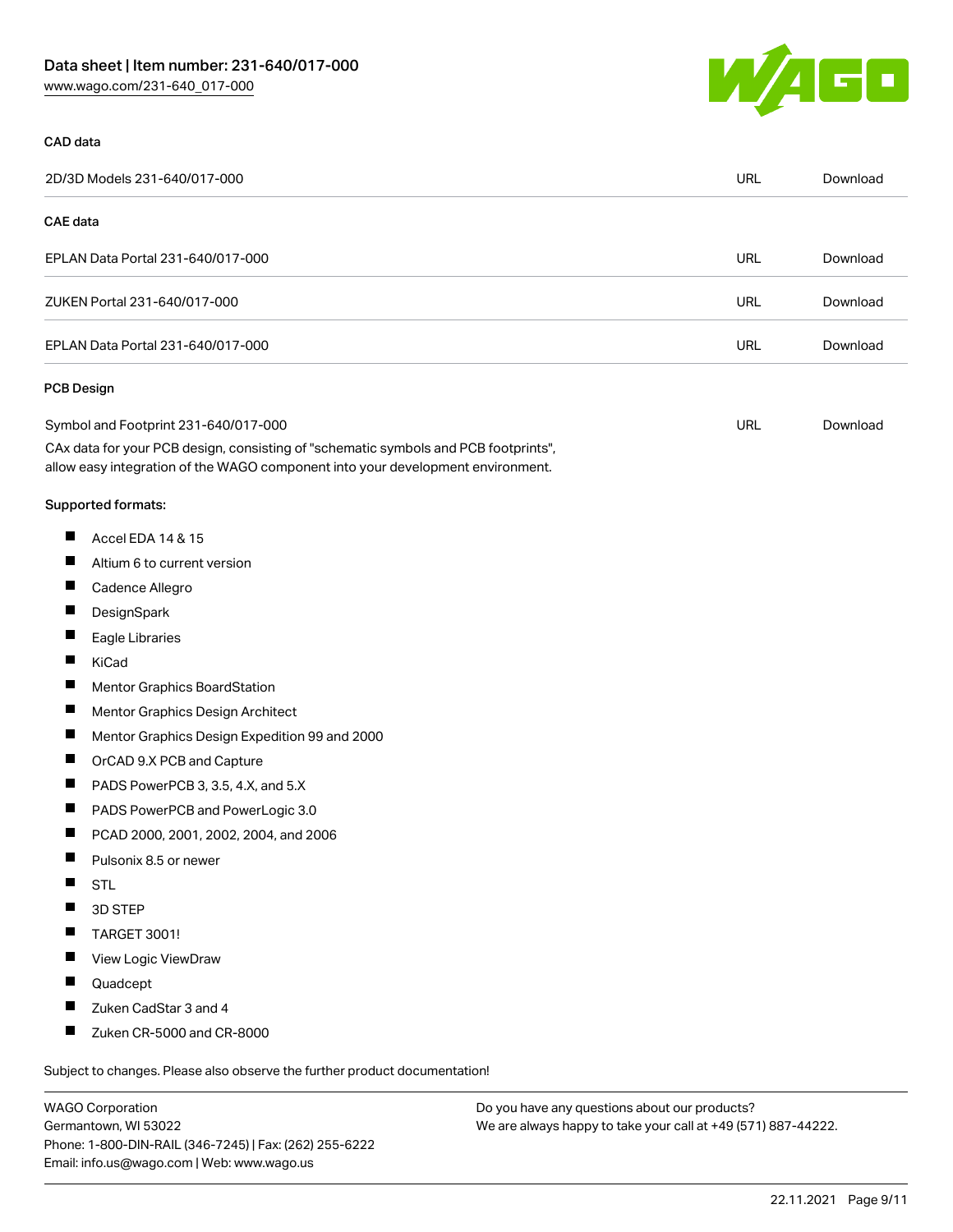

URL [Download](https://www.wago.com/global/d/ComplianceLinkMediaContainer_231-640_017-000)

PCB Component Libraries (EDA), PCB CAD Library Ultra Librarian

#### Environmental Product Compliance

#### Compliance Search

Environmental Product Compliance 231-640/017-000 PCB terminal block; 2.5 mm<sup>2</sup>; Pin spacing 5.08 mm; 10-pole; CAGE CLAMP<sup>®</sup>; clamping collar; 2,50 mm²; orange

#### Installation Notes



Feedthrough PCB terminal strips – frontentry conductor termination



Feedthrough PCB terminal strips can be used as front-panel feedthrough for external conductor termination.

#### Application

Subject to changes. Please also observe the further product documentation!

WAGO Corporation Germantown, WI 53022 Phone: 1-800-DIN-RAIL (346-7245) | Fax: (262) 255-6222 Email: info.us@wago.com | Web: www.wago.us